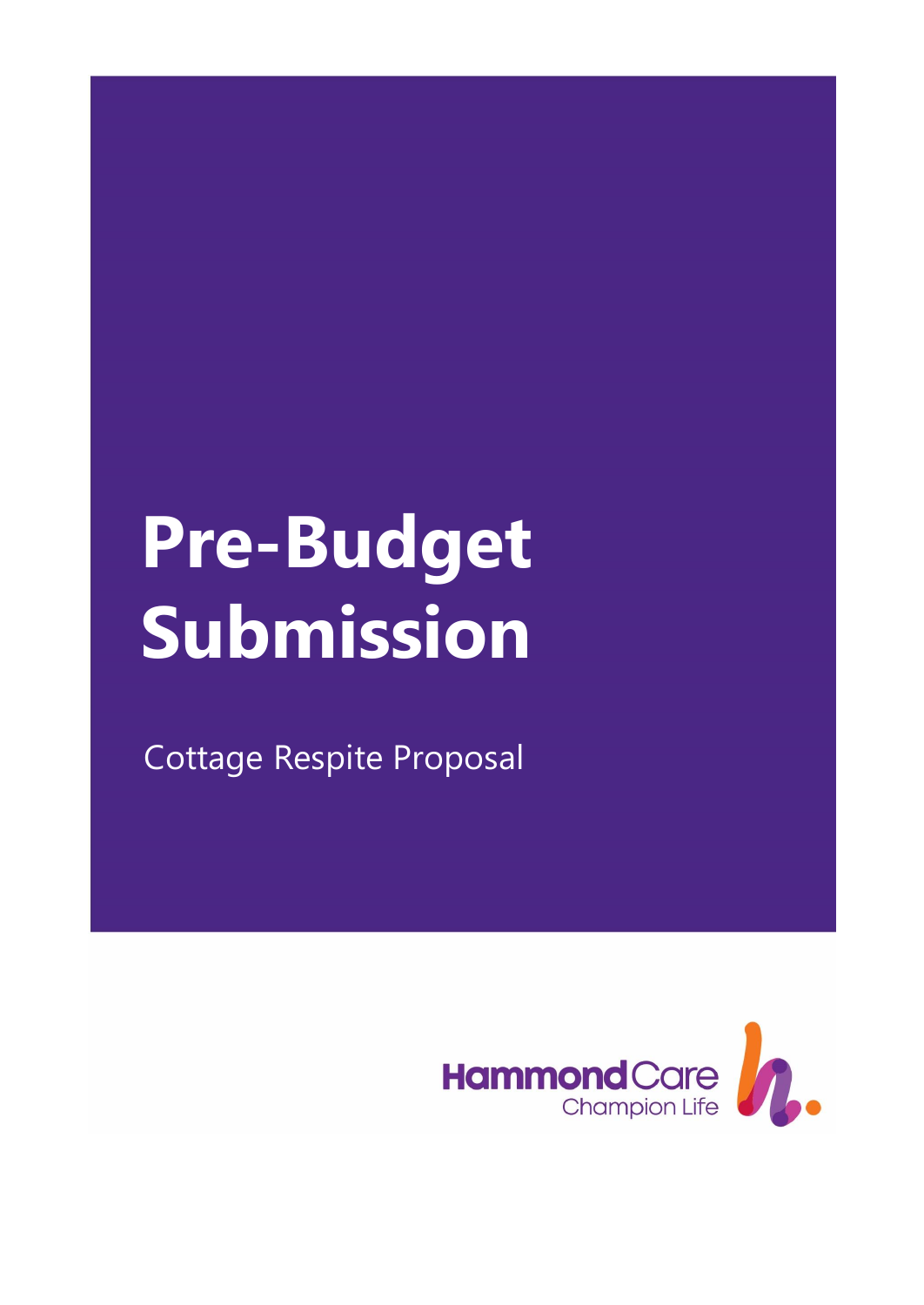#### **About HammondCare**

Established in the 1930s, HammondCare is an independent Christian charity specialising in dementia care, palliative care, rehabilitation and older persons' mental health services. HammondCare is acknowledged as Australia's leading dementia-specific service provider and is dedicated to research and supporting people who are financially disadvantaged. HammondCare's mission is to improve quality of life for people in need, regardless of their circumstances.

We currently operate more than 1,300 residential aged care places across New South Wales and Victoria. We also provide Special Care Programs for people displaying severe behavioural and psychological symptoms of dementia. On any given day, HammondCare provides home care to more than 4,500 people. Our HammondCare At Home support older people, people living with dementia and palliative care needs, along with respite and counselling for carers. HammondCare's Dementia Centre is recognised in Australia and internationally for its high quality research, consultancy, training and conferences in the area of best-practice dementia care.

#### **Contact**

**Dr Stephen Judd** Chief Executive HammondCare

E: sjudd@hammond.com.au P: 02 8280 8420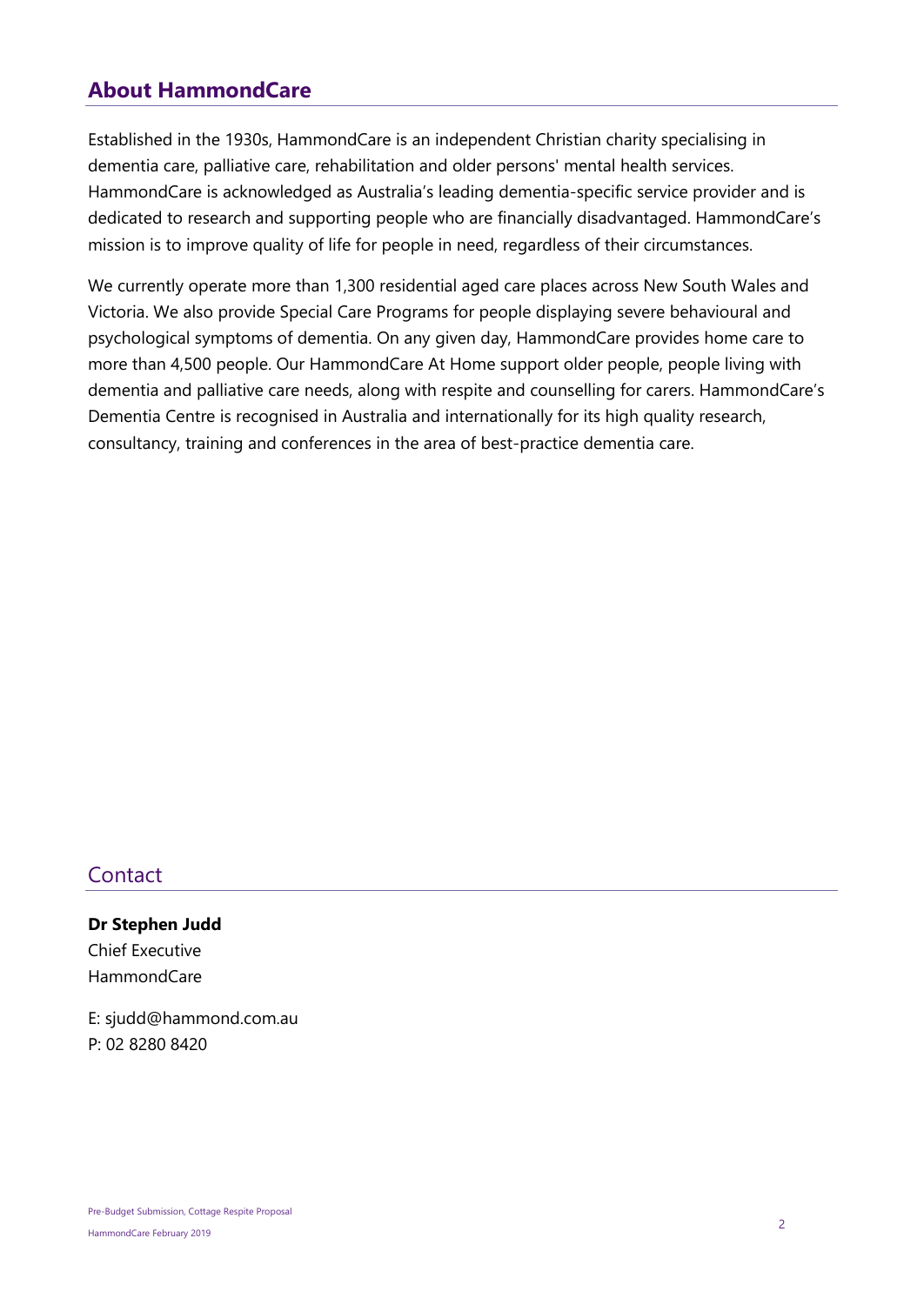## **Cottage Respite Proposal**

## What is cottage respite?

Cottage respite is a block-funded service provided through the Commonwealth Home Support Programme (CHSP) that provides overnight respite care in a dedicated cottage facility. Respite cottages are commonly run out of converted family homes in the community or cottage-style facilities on state government land.

As with many CHSP service types, a range of models can fit within the guidelines for cottage respite. According to the Department of Health's (DOH) CHSP program manual, cottage respite services "[provide] overnight care delivered in a cottage-style respite facility or community setting other than in the home of the carer, care recipient or host family. Service providers are required to structure services in such a way that allows them to be as responsive as possible to requests from carers for short-term or non-ongoing respite" (DOH, 2018). They are usually run by community organisations, aged care organisations and carer support organisations, and may be co-located with day services.

## What do we know about existing cottage respite services?

Like many CHSP programs, it is difficult to obtain a comprehensive picture on the state of cottage respite services throughout Australia due to a lack of data and potential inconsistencies in selfreporting. However, much can be determined from available data.

According to the Australian Institute of Health and Welfare (AIHW), cottage respite services supported 3,857 clients, providing more than a million CHSP output hours at a total cost of \$35.7 million in 2017-18 (AIHW, 2018). It is difficult to determine exactly how many respite cottages there are throughout Australia. The AIHW's Aged Care Service Information September 2018 report indicates that there are 76 respite cottages providing overnight community respite at a provider location with Commonwealth funding, however this list does not appear to be comprehensive (AIHW, 2018). According to the Aged Care Financing Authority (ACFA), during 2016-17, there were 98 providers of cottage respite throughout Australia (ACFA, 2018).

While cottage respite may appear to be a costly option, these costs must be considered in light of the benefits they provide and potential system savings they can deliver.

## What are the benefits of cottage respite?

There is consistent evidence that consumers strongly value cottage respite services and regularly prefer it to other forms of respite. Recent research conducted by Carers Australia has identified a "high demand" for cottage-style respite, while increasing the supply of cottage-style accommodation offering overnight respite is the reform "most favoured" by carers and consumers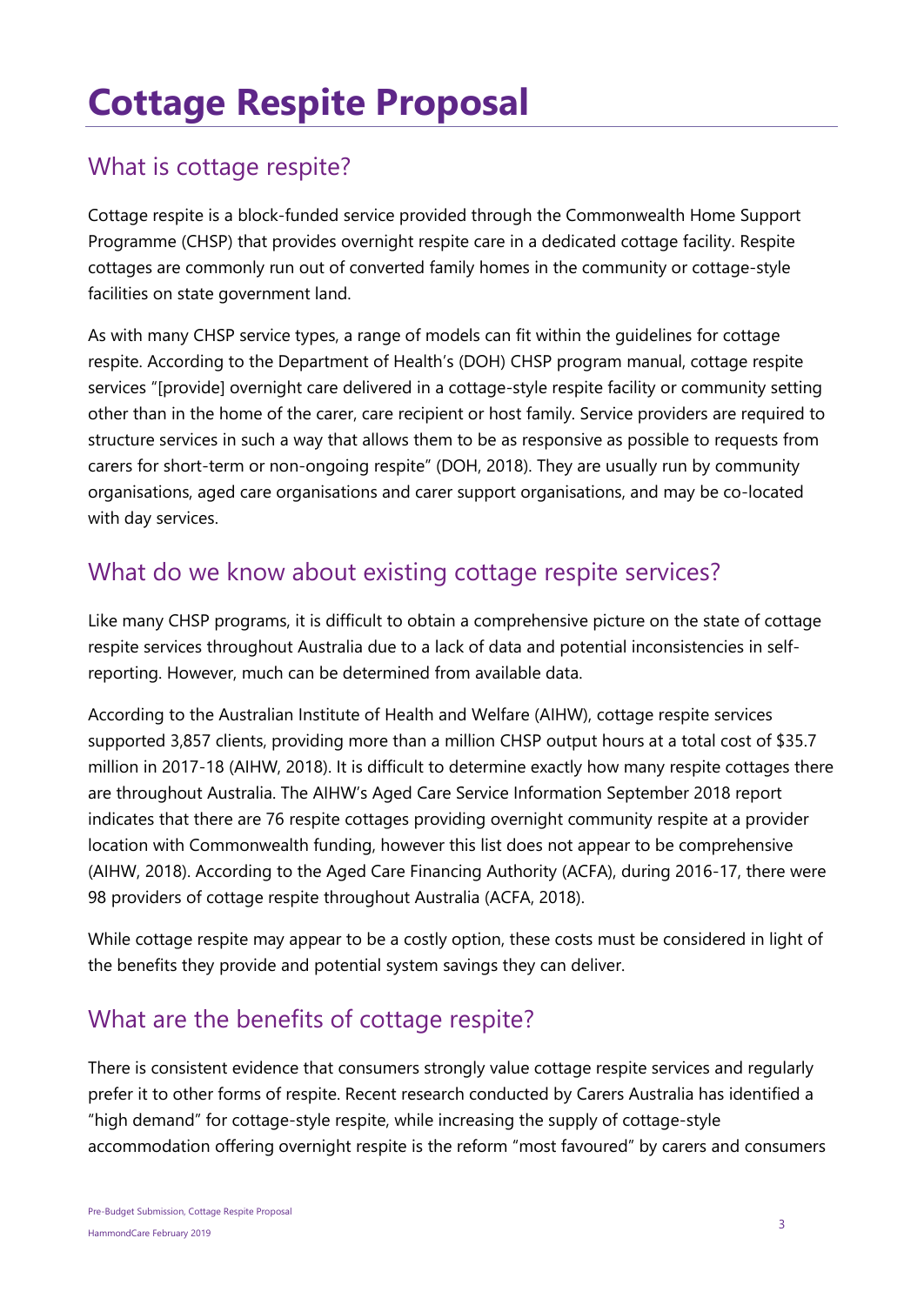in contrast to residential care home settings (Carers Australia, 2018). Services supporting carers to access planned and emergency respite, such as Commonwealth Respite and Carelink Centres (CRCCs), also call for more respite cottages.

According to Carers Australia, there are many benefits of cottage respite services. Cottage respite:

- Feels more normal than residential respite in an aged care home.
- Offers dedicated respite care, so there is a known number of beds and respite clients are not competing with people looking for permanent care and accommodation.
- Suits many carers who prefer to have one or two nights of respite more regularly, rather than blocks of respite.
- Can take pressure off aged care homes that have competing high demands from consumers seeking permanent care and those seeking respite care.
- Is commonly used multiple times by the same consumers, promoting continuity of care and relationships of trust.

Alzheimer's WA reiterates the benefits of cottage-style respite, particularly for people living with dementia and lower clinical-care needs, since these services offer a "more flexible and acceptable service within a more familiar and homely environment" (Alzheimer's WA, 2018). In contrast, more conventional residential respite often results in ongoing challenges for both the consumer and provider. According to Alzheimer's WA, residential care home providers express apprehension in keeping respite rooms routinely open as they consider them less financially viable in contrast to having a room occupied by a permanent resident. Furthermore, residential home staff report increasing workloads and difficulties in introducing respite clients into their new environments and systems, given procedures are primarily designed for assessing and admitting permanent residents. For a respite client living with dementia, transitioning from a familiar home setting in to a large scale residential home or secure dementia care unit can be incredibly unsettling and disruptive. Respite clients living with dementia are also commonly placed in environments with residents experiencing much greater cognitive impairments than their own. These factors, in addition to the client's general loss of autonomy and choice can lead to a negative experience for their respite stay.

A number of other submissions to the recent Aged Care Financing Authority (ACFA) consultation on respite for older Australians stressed that there is a preference for smaller, homelike cottagestyle respite care for people with special needs including people from culturally and linguistically diverse (CALD) backgrounds as well as people living with dementia (ACFA, 2018).

"It's so personalised care. Individualised attention. High staff ratio to clients. Lovely almost rural location. Feels like a home not a facility. She slips back into her normal routine at home very easily."

#### **Carer of a respite cottage guest**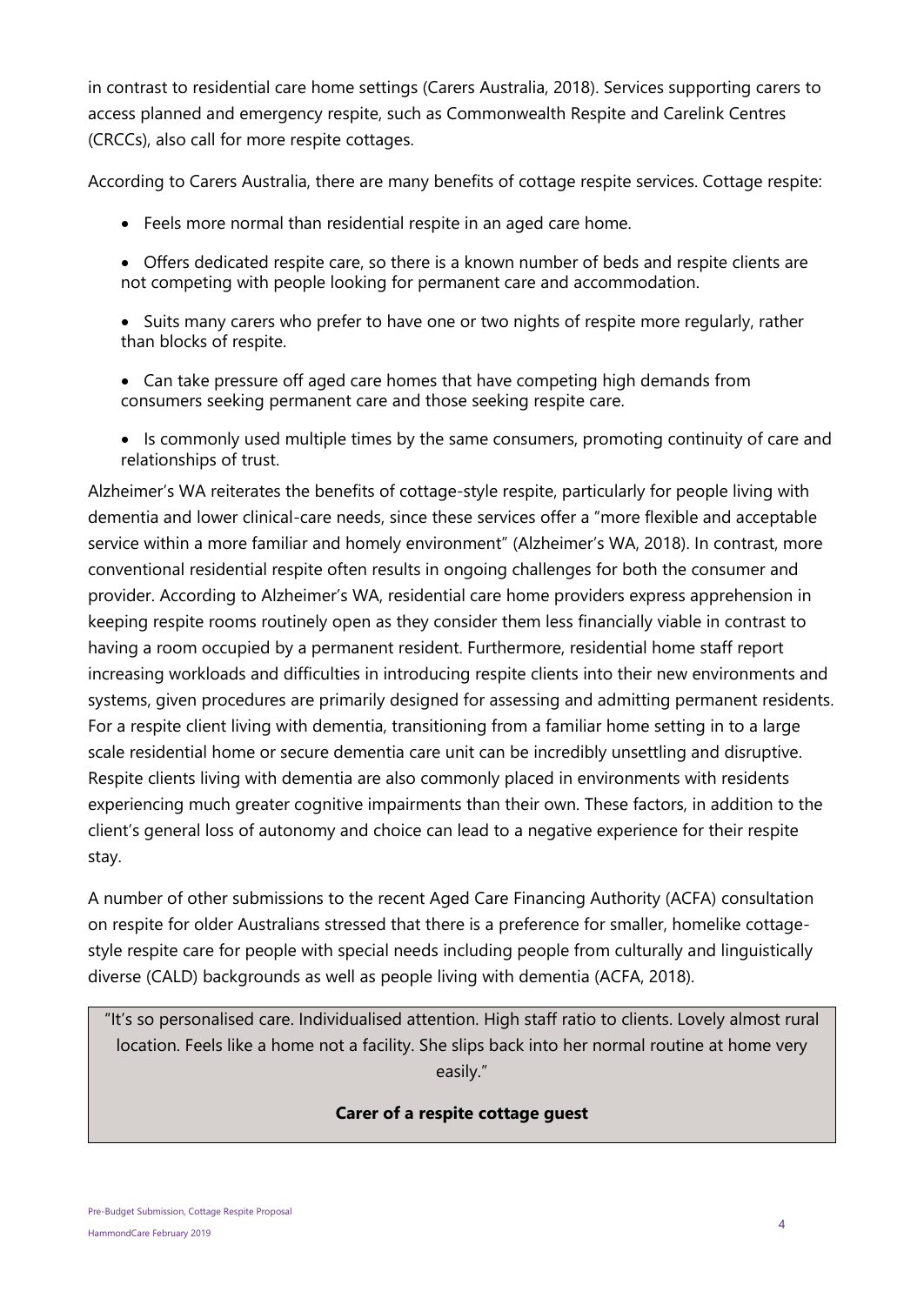## What is HammondCare's experience with respite cottages?

HammondCare runs two respite cottages in NSW: Lucinda Cottage in Northern Sydney and Jean Marion Cottage on the Central Coast. Both cottages are refurbished suburban houses with normal, domestic kitchens, living spaces, bedrooms and backyards, providing a home away from home in a non-institutional setting. Each guest has their own bedroom, some bedrooms have ensuites while the main bathroom facilities are shared.

Each cottage provides planned and emergency overnight respite for up to 10 consecutive nights, and is open seven days a week. They are both able to support up to five guests at a time, enabling a high staff ratio and personally tailored care.

The target groups for Lucinda and Jean Marion Cottages are carers of frail older people and people with dementia, including those living with dementia and changed behaviours. Around three quarters of cottage guests have a diagnosis of dementia and our experience confirms that the small-scale and highly personalised care setting is particularly well suited to people living with dementia.

*"What they're used to at home we try to make sure continues here so there's no disruption to that pattern."*

#### *Respite cottage manager*

## What evidence is there on the effectiveness of these respite cottages?

Both of HammondCare's respite cottages have a significant positive impact on the lives of the people who use them. They regularly receive compliments from carers who have used them and evaluations have demonstrated high levels of satisfaction. In 2015, HammondCare interviewed carers who had used one of its two respite cottages on more than one occasion between October 2012 and November 2014 as part of an evaluation study (Poulos and Birch, 2016). The study's findings strongly align with those identified by Carers Australia and Alzheimer's WA: the overwhelming majority of carers using cottage respite consider the service has helped them continue caring for their loved one at home (Alheimer's WA 2018; Carers Australia 2018). Those carers who were supporting someone who had since moved permanently into residential care were asked about the extent to which their use of cottage respite had delayed the need for permanent residential care. More than three quarters (77.6 per cent) felt that their use of a respite cottage had delayed entry to residential care by months or even years (Poulos and Birch, 2016).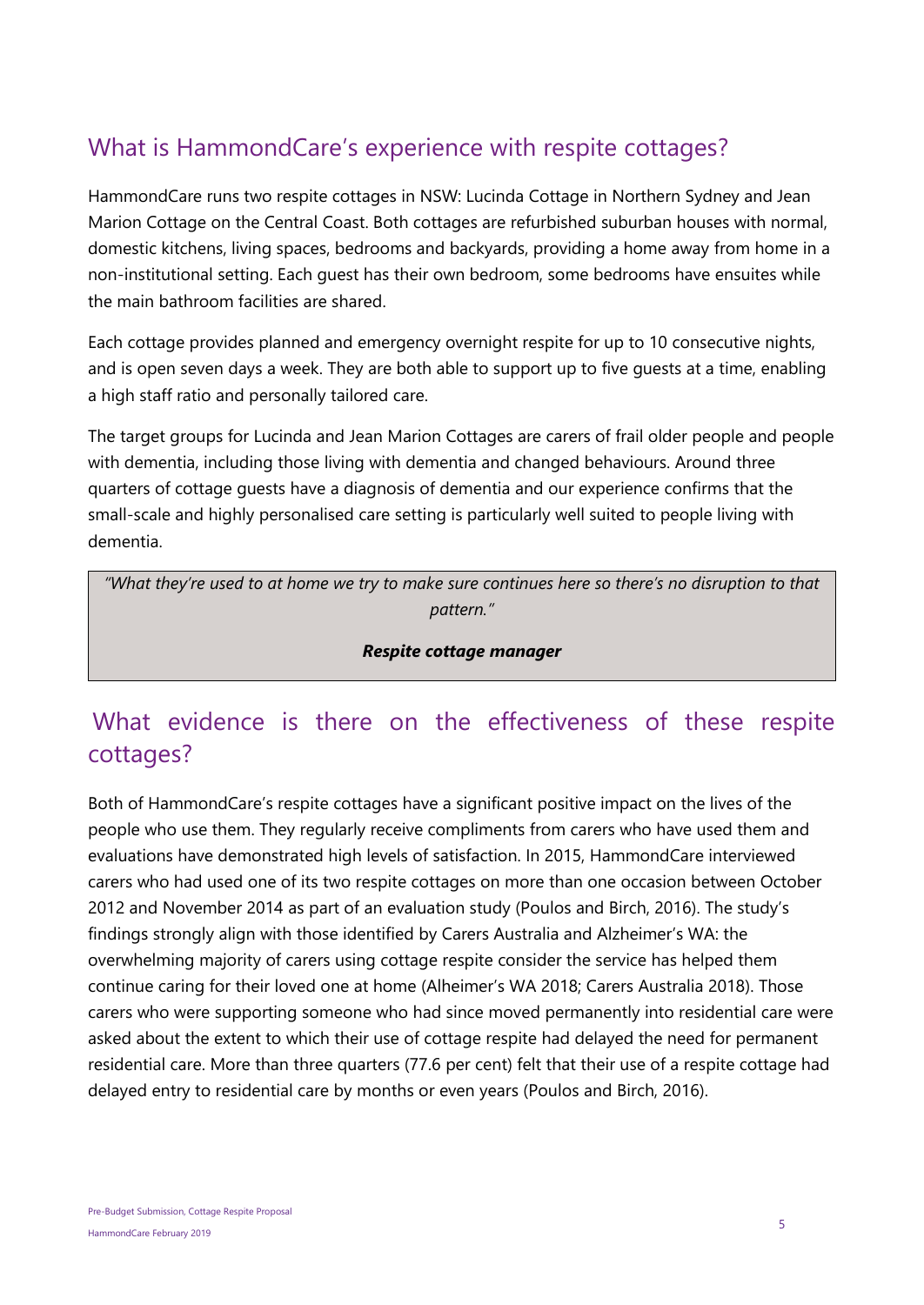*"When [carer of respite cottage guest] came to pick her mother up her whole demeanour would change…relaxed and much happier."*

#### *Carer of a respite cottage guest*

The features of cottage respite they most appreciated included the small size and high staff ratio, the personalised care and attention and the homely atmosphere (Poulos and Birch, 2016). Almost nine in 10 carers who had used residential respite care as well as a respite cottage said they preferred cottage respite (Poulos and Birch, 2016).

The reasons carers gave for this preference included:

- The cottage environment was not like a nursing home.
- Cottage respite felt like home.
- The quality of care.
- The small size of the cottage.
- The personalised care.
- The care recipient like staying at the cottage.

*"[Guest name] liked going there. When asked by the staff if he would come back, his response was, 'I know when I'm on a good thing'."*

#### *Care of a respite cottage guest*

## What is the cost effectiveness of cottage respite?

HammondCare's study of its two cottage respite services included a cost benefit analysis which indicates that these services can generate significant savings for government. The analysis showed that the average estimated delay in the need for permanent entry to residential care among consumers who had used respite cottages on more than one occasion, was 1.03 years (Poulos and Birch, 2016). It found that, even when factoring in the costs of other home care services, this delayed entry to residential care represented a net saving to government of \$27,469 per cottage respite user each year (Poulos and Birch, 2016). This shows that cottage respite has the ability to generate significant savings to government while effectively meeting consumers' needs.

The operating costs of respite cottages are more than offset by the significant benefits they deliver to carers and care recipients alike, as well as the savings they generate by helping to delay permanent entry to residential aged care.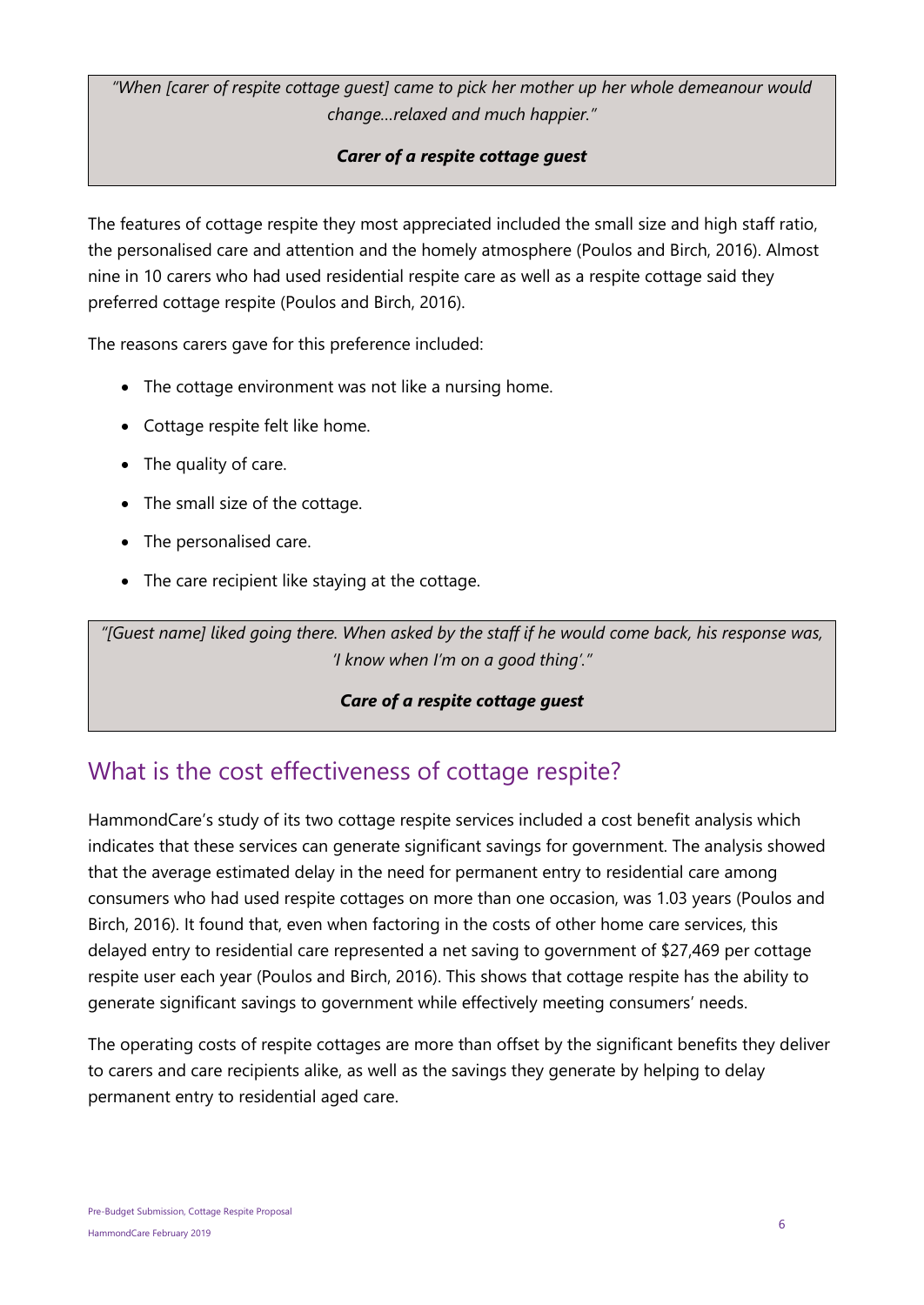## Why are more respite cottages needed?

Increases in the supply of home care services on their own will not succeed in meeting the goal to support more older people to remain living in their own homes longer. They must also be accompanied by additional investment in respite services.

Recent research conducted by Carers Australia indicates that residential respite services are unable to meet demand. Three quarters of the carer support services surveyed reported a high or very high demand for emergency respite, while nearly nine in 10 reported high or very high demand for planned respite (Carers Australia, 2018). At the same time, around two thirds of surveyed carer support organisations said it was either difficult or very difficult to access both planned and emergency respite. Tellingly, the biggest barrier to residential respite identified by the survey was the low availability of services (Carers Australia, 2018). ACFA's report on respite for aged care recipients also found that there were widespread concerns about the availability of all forms of respite, particularly cottage-style respite and appropriate respite for carers of people living with dementia (ACFA, 2018).

The work of Carers Australia and submissions to ACFA consistently show that cottage respite is favoured by care recipients and carers, and is well suited to providing tailored care to individuals from recognised special needs groups. There is also evidence to show it can deliver savings to government. Despite this, there has been no new dedicated funding for cottage respite for close to a decade. By growing this valued program in a targeted manner, the Commonwealth government has the opportunity to greatly improve access to respite in geographic areas of need and among at-risk population groups, including people with dementia, Aboriginal and Torres Strait Islanders and people from culturally and linguistically diverse backgrounds (CALD). Any places not filled by CHSP consumers could be opened up to the carers of Home Care Package clients and private-fee for service clients, providing additional support and alleviating pressure on residential respite.

## How could a network of respite cottages be funded?

The cottage respite program would receive a wide-reaching boost by providing new block funding agreements up to a value of \$1 million per annum. The range in block funding agreements would depend on the model of the particular cottage; some cottages provide day respite during the week and overnight respite on weekends, while others offer support 24 hours a day, 7 days a week. Grant applicants could be selected through a competitive process that assesses applications on the basis of demonstrated need in the proposed location or among the targeted population group, innovation in service models and the cost effectiveness of the proposed model – balancing output hours and proposed savings against expenditure. Using this methodology, we estimate that the government could roll out 30 new respite cottages addressing real areas of need at a cost of up to \$30 million in annual recurrent funding.

To support the timely introduction of new respite cottages throughout Australia, the government could also provide dedicated capital grants or zero interest loans. These loans would be used to